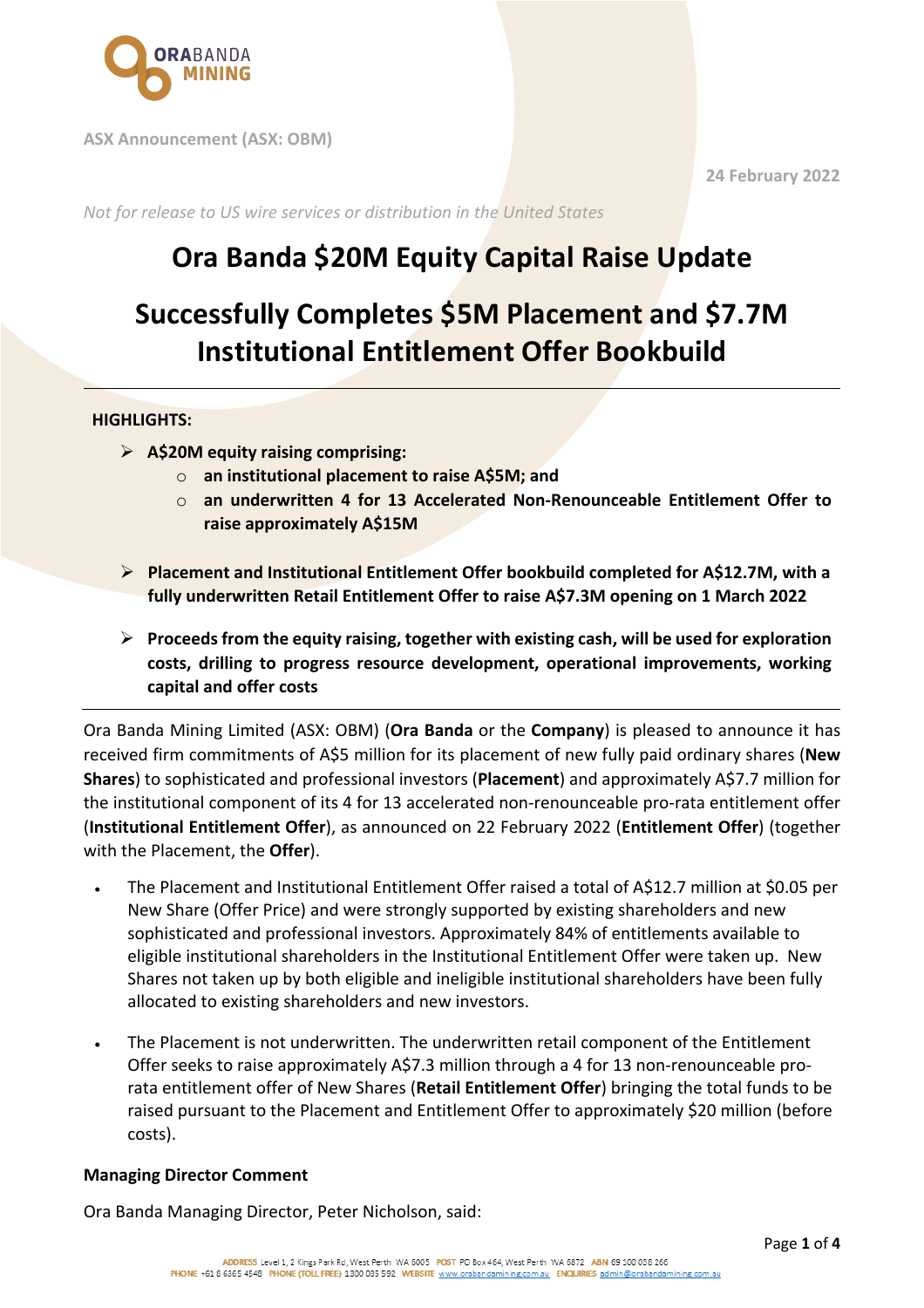

*"We are very pleased with the strong support received from our shareholders and in particular, our largest shareholder, Hawke's Point who has committed to take up their entitlement offer and to subunderwrite the balance of the Entitlement Offer.*

*The capital raising provides Ora Banda with the funding required to complete various operational improvements to the plant considered important to enable steady state production at Davyhurst and increase its exploration activities including further resource definition drilling.* 

*We are very pleased with the support received from our institutional shareholders and are also pleased to provide existing retail shareholders with the ability to participate in the Offer, on the same terms."* 

New Shares issued under the Placement will utilise the Company's existing ASX Listing Rule 7.1A capacity of 97,422,450 New Shares, and 2,577,550 under its existing ASX Listing Rule 7.1 capacity. New Shares issued under the Placement and Institutional Entitlement Offer will rank equally with existing shares on issue. The anticipated issue date of New Shares under the Placement and Institutional Entitlement Offer is 3 March 2022.

Euroz Hartleys Limited (**Euroz Hartleys**) and amicaa Advisors Pty Ltd (**amicaa**) acted as Joint Lead Managers for the Offer, with Euroz Hartleys and Fresh Underwriters Pty Ltd acting as underwriters (**Underwriters**) for the Entitlement Offer. <sup>1</sup> Petra Capital Pty Ltd also acted as co-manager to the Placement and Institutional Entitlement Offer.

## **Retail Entitlement Offer**

Eligible retail shareholders on the record date of 5:00pm Western Standard Time (**AWST**) on 24 February 2022 (**Record Date**), with registered addresses in Australia and New Zealand will be invited to participate in the Retail Entitlement Offer at the same price as the Placement. The Retail Entitlement Offer will open on 1 March 2022 and close on 17 March 2022 (subject to any extension by the Company).

Eligible retail shareholders can take up all, part or none of their entitlement. Eligible retail shareholders who subscribe for their full entitlement will also be invited to subscribe for New Shares over and above their entitlement, as set out in the Retail Offer Booklet.

Further details about the Retail Entitlement Offer will be detailed in the Retail Offer Booklet that will be lodged with the ASX on 1 March 2022 and is expected to be despatched to eligible retail shareholders on 1 March 2022. The closing date for receipt of acceptance forms under the Retail Entitlement Offer is 5.00pm AWST on 17 March 2022 (subject to any extension by the Company).

Eligible Retail Shareholders are those persons who:

- are registered as a holder of Existing Shares as at the Record Date;
- have a registered address on the Company's share registry in Australia and New Zealand, is an Institutional Investor (as defined in the Retail Offer Booklet) in another Permitted Jurisdiction

<sup>&</sup>lt;sup>1</sup> Fresh Equities Pty Ltd is amicaa Advisors Pty Ltd's settlement agent for equity placements. Fresh Underwriters Pty Ltd is an associate of Fresh Equities Pty Ltd.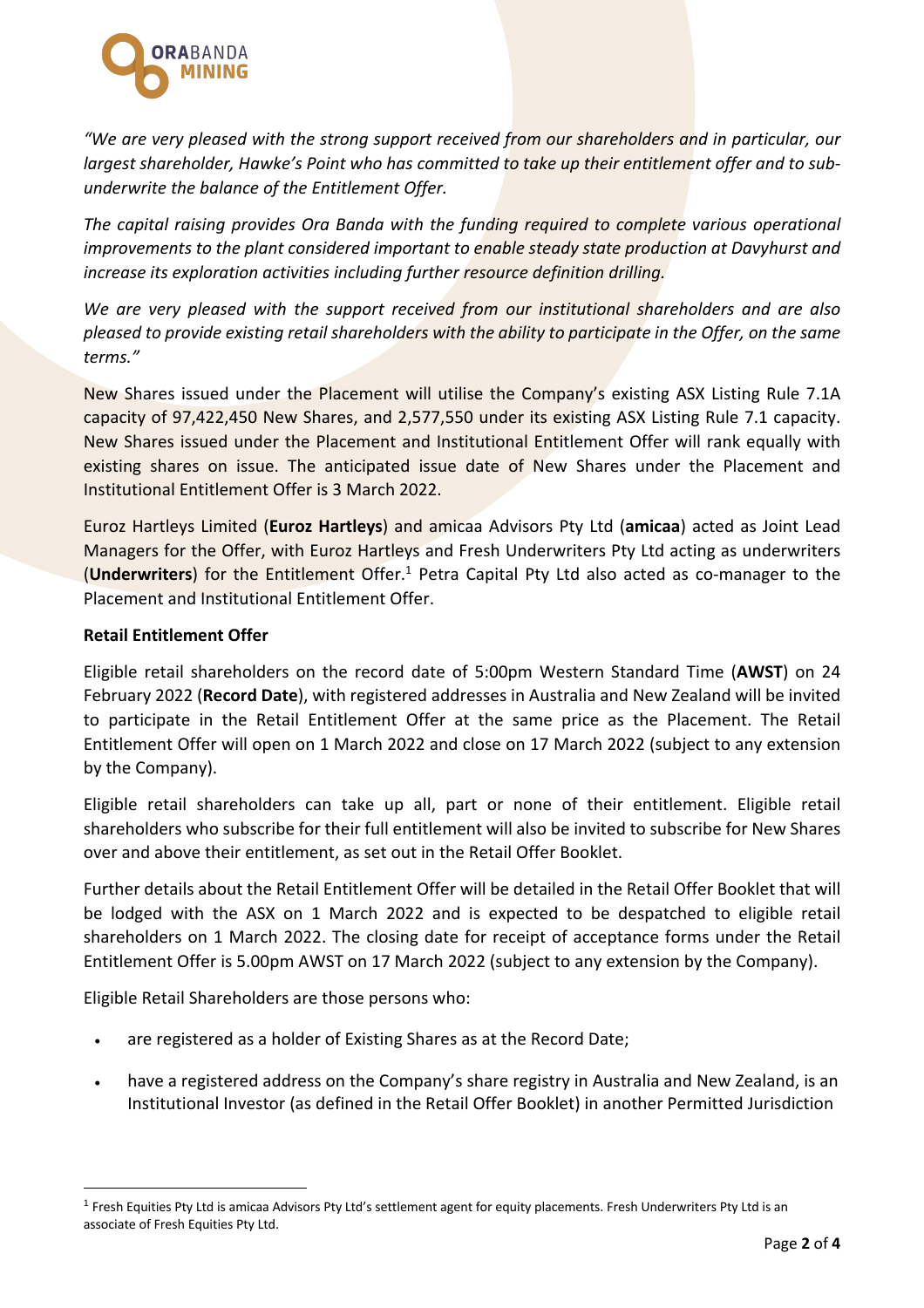

(as defined in the Retail Offer Booklet), or are a person that the Company has determined in its discretion is an Eligible Retail Shareholder;

- are not in the United States and are not acting for the account or benefit of a person in the United States (to the extent such a person holds Existing Shares for the account or benefit of such persons in the United States);
- the Company determines in its absolute discretion did not receive an invitation or an offer to participate in (other than as a nominee, trustee or custodian, in each case in respect of other underlying holdings), or were otherwise ineligible to participate under, the Institutional Entitlement Offer; and
- are eligible under all applicable securities laws to receive an offer under the Retail Entitlement Offer without a prospectus or other disclosure document or any lodgement, filing, registration or qualification.

Please note that all shareholders who are not Eligible Retail Shareholders on the Record Date are ineligible to participate in the Retail Entitlement Offer. Euroz Hartleys has been appointed as nominee for those shareholders who are ineligible for jurisdiction reasons, to deal with the proceeds of the New Shares which they would otherwise have been entitled to if they were not ineligible. Further details as to eligibility, and the role of the nominee, will be set out in the Retail Offer Booklet.

## **Offer Timetable**

An indicative timetable of key dates in relation to the Offer is detailed below:

| Event                                                                                                              | Date             |
|--------------------------------------------------------------------------------------------------------------------|------------------|
| Record Date (at 5.00pm AWST) for Entitlement Offer                                                                 | 24 February 2022 |
| Retail Offer Booklet and Entitlement and Acceptance Form dispatched to Eligible<br><b>Retail Shareholders</b>      | 1 March 2022     |
| Retail Entitlement Offer opens                                                                                     | 1 March 2022     |
| Settlement of Placement and Institutional Entitlement Offer                                                        | 3 March 2022     |
| Allotment of New Shares under Placement and Institutional Entitlement Offer                                        | 4 March 2022     |
| Retail Entitlement Offer closes (at 5.00pm AWST) (Closing Date)                                                    | 17 March 2022    |
| Announce results of Retail Entitlement Offer                                                                       | 24 March 2022    |
| Settle Retail Entitlement Offer                                                                                    | 24 March 2022    |
| Anticipated issue date of New Shares under the Retail Entitlement Offer                                            | 24 March 2022    |
| Dispatch of holding statements and commencement of trading for New Shares<br>issued under Retail Entitlement Offer | 25 March 2022    |

Note: The above timetable is indicative only and subject to change. Subject to the Listing Rules, the Directors reserve the right to vary these dates, including the Closing Date, without prior notice. Any extension of the Closing Date will have a